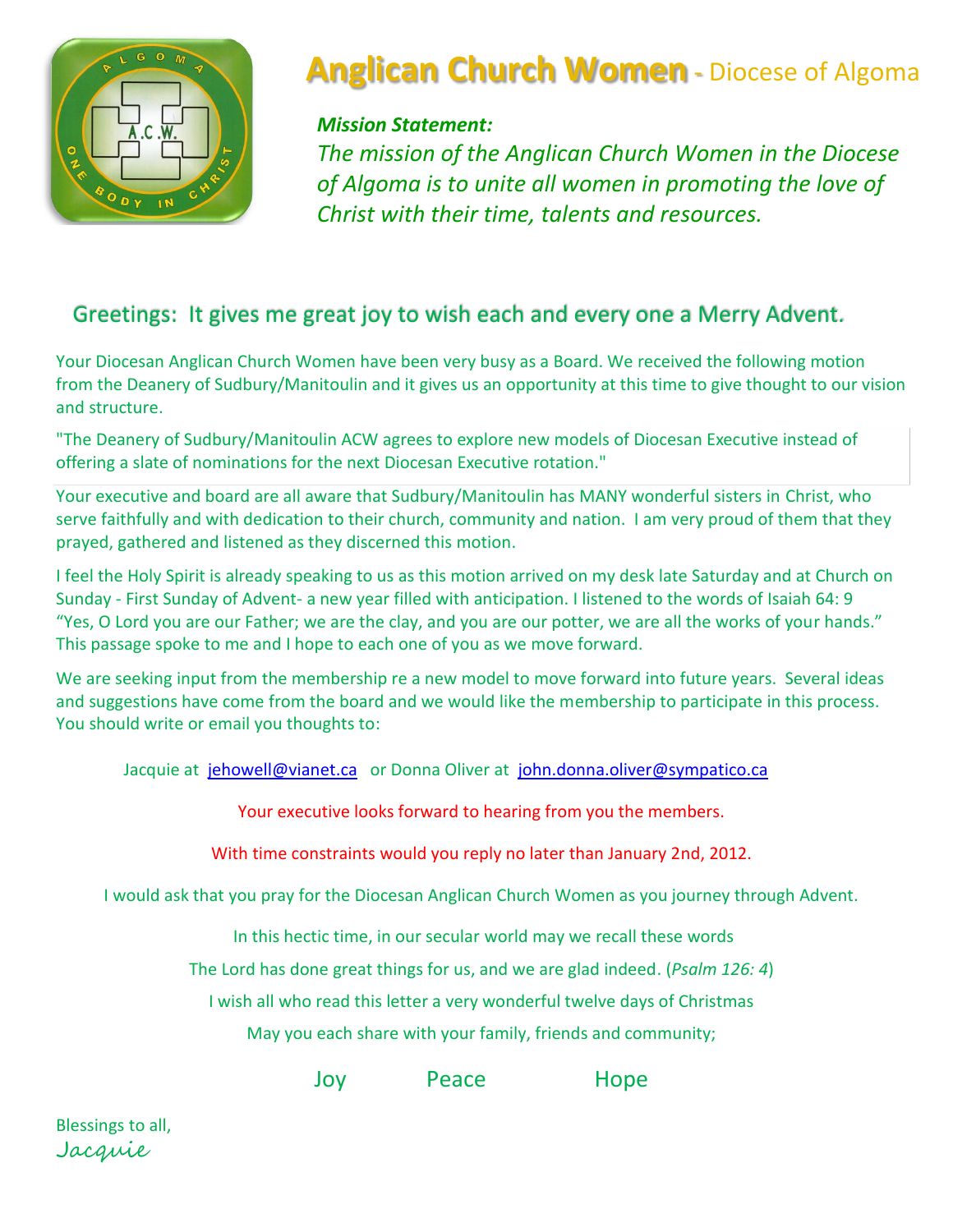### Algoma Anglican Church Women Update from President, Board and Executive

#### November 2011

I have had the joy and privilege of representing you at the National Presidents' Conference in Ottawa, thanks to Shirley Marsden who accompanied me as a personal care giver and note taker. Her report is on the web. Pat, Mary and I attended the Deanery of Temiskaming annual meeting and the entire executive were present at the Deanery of Muskoka. I was a guest of the Episcopal Church Women of South West Florida at their gathering - Believe in a Miracle, a day of devotion, growth and fellowship.



### **The ACW Diocesan Board met Sept 26th-27th**

We were pleased to welcome Barbara Sherwood, president of the ACW of Algoma, Candice Rapp, president of ACW of Temiskaming, Pam Handley Diocesan devotion chair and Eva Black 2012 Diocesan Conference chair. We prayed for Marion Collinson who could not attend. It was a very intense day and a half.

The first draft of the 2013 budget was accepted. It will be reviewed at the May Board meeting for presentation to the membership.

The Deanery Presidents gave their reports and I continue to be amazed by the ALGOMA Women who witness to their Christian beliefs through devotion and mission. Several new initiatives were reported: Anglican Lutheran Women's Bursary in Thunder Bay, The Salvage Book program in Temiskaming. In Muskoka a progressive church service in a multi-point parish also the induction of Lynne van der Hiel as an Oblate of the Sisters of St. John the Divine, in early September. In Algoma the sharing of Valentine Cheer Baskets to seniors. Sudbury/Manitoulin has been giving a great deal of thought and prayer to the selection of the new Diocesan executive.

Eva Black gave her update for the **MAY 14-16, 2012 Conference in Temiskaming**. It will be held at the Clarion Pinewood Park Hotel in North Bay. The registration fee will be \$70.00 as approved by the Board. Debra Lefebvre of Buy-A Net malaria prevention program in Uganda will be our guest speaker.

Diocesan Chairs reported lots of activity. Enid our Newsletter Chair informed us that subscribers remain constant. PLEASE SEND HER A PARAGRAPH OF YOUR NEWS EACH QUARTER. Pam, devotion chair has had her first devotions in the Algoma News printed and we were pleased to read about Muriel Newton White. Ruth continues to keep Family life active and please remember the wonderful Baptismal card, available to all churches. Barb, social action, delivered 3000 soup labels to a local high school, who will obtain equipment for the hearing-impaired students. (May Sequin in Temiskaming collects labels for Camp Manitou.) KEEP THEM COMING.

In the evening, we were led in a wonderful service of Eucharist at St. Paul's Grassmere, with the Venerable Anne Germond officiating and preaching and The Venerable Dawn Henderson celebrating.

Tuesday morning we were led in devotions by Fawna Andrews with the Cambridge singers presenting the hymn "For the Beauty of the Earth" She mentioned that growing up she loved the hymn book and how the hymns seem to take on a new meaning, as she grew older.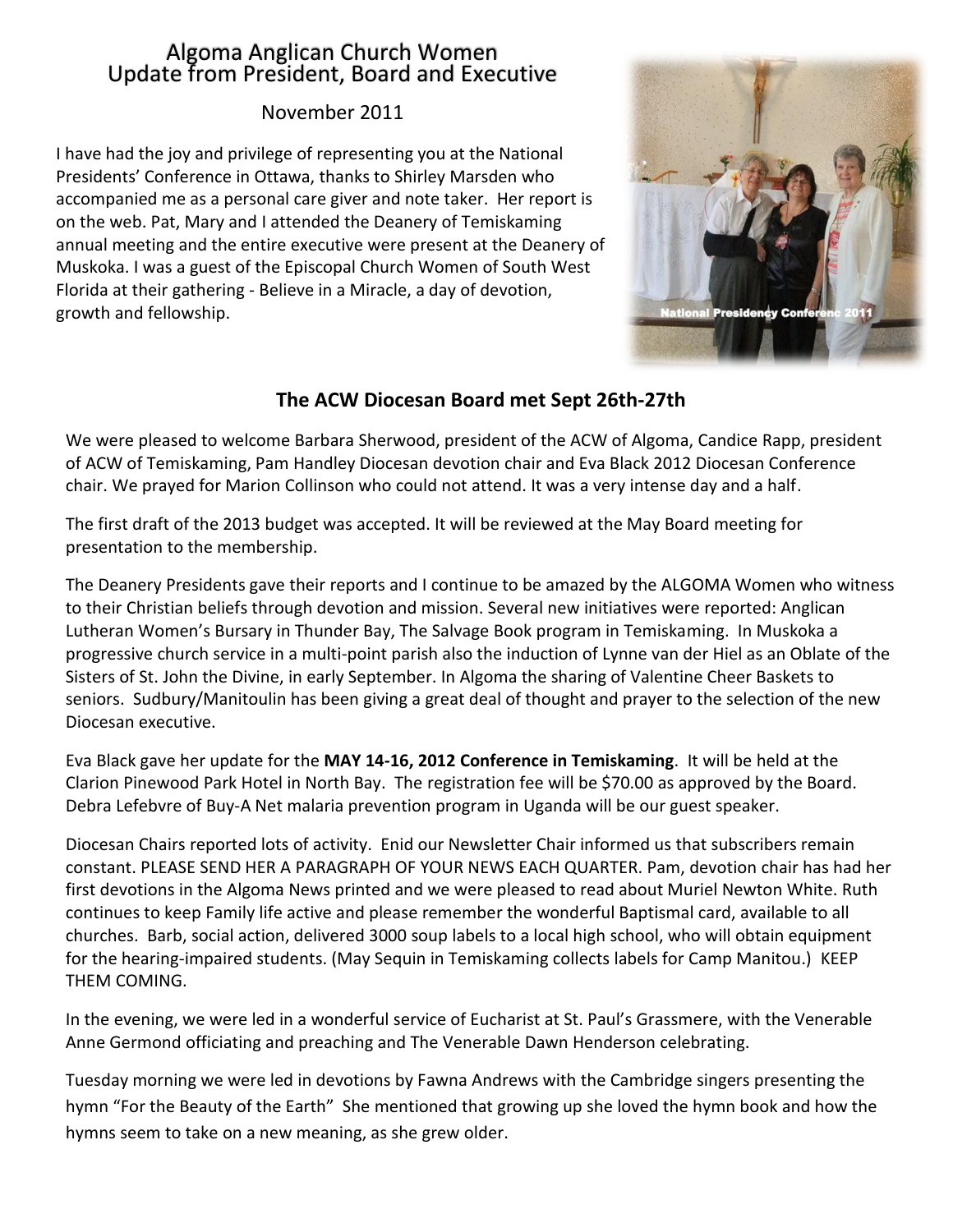Fawna read from a book called "Amazing Grace", then read Philippians 8, sharing with us how this passage applies to the women on this Board. We need to hold criticisms lightly and use them to our advantage and let the others go. It was a wonderful message as we continued our sessions.

The Rev Heather Manuel then led us through a workshop. Heather spoke on "Learning and Leading Together". She presented charts showing how the different generation of women's lives and focus in the church and society have changed over the years. Why do you volunteer- different for each generation.

With this information, she reviewed our mission statement, constitution, finances, and Board structure. Heather reviewed our constitutions and compared it with structures of other Diocesan ACW boards. Heather continued with her presentation, stating the number of changes she noticed in the church last evening and it just proves that even though things have changed, they bear witness to what was, but it needs change from time to time. A great deal of discussion with lots of questions and some great suggestions were presented. Much to be brought forward at 2012 Annual.

#### **The following motion was made:**

**MOVED BY:** Pam Handley **SECONDED BY:** Enid Bastien

That it be resolved that the Diocesan Board acknowledges that the constitution does not require the members of the Executive Board be from the Deanery designated by rotation. **CARRIED** 

Mary Andison thanked The Rev. Heather Manuel for her inspiring and informative presentation and gave her a National ACW pin.

#### **Further Business:**

Our new National Prayer Partner will be from Western Newfoundland/Labrador and their President Terri Perrill.

Thank Offering: This is an offering used by individuals in their home for blessings and thanksgiving in their daily prayers. Prayers for anniversaries, birthdays, achievements, good health and family joy may be accompanied by dimes, quarters, and loonies and placed in a plastic mite box, jar or can. The Presidents were reminded to collect these offerings for presentation at the opening Eucharist on May 15th, for our Mission 2011 – Buy-A-Net.

**SUNDAY MAY 20, 2012 is Algoma Anglican Church Women Sunday.** Check with your incumbent and plan to make it a great service of recognition for ALL the women of the Church.

Requests for support of The Mission to Seafarers and Bishophurst renovations were presented and acknowledged. Each parish will receive these requests for further consideration.

#### **NOVEMBER Executive meeting:**

Finances were discussed and Donna reported that we are in a positive position. We are under budget, thanks to the generosity of many of the Board members who paid their own expenses, a 2nd delegate did not attend the National Presidency Conference, and there were no costs incurred for the May 2011 Board meeting.

Constitutional Committee will be created to review the current Constitution and Bylaws.



Jacquie September Board meeting at Pow Wow Point Lodge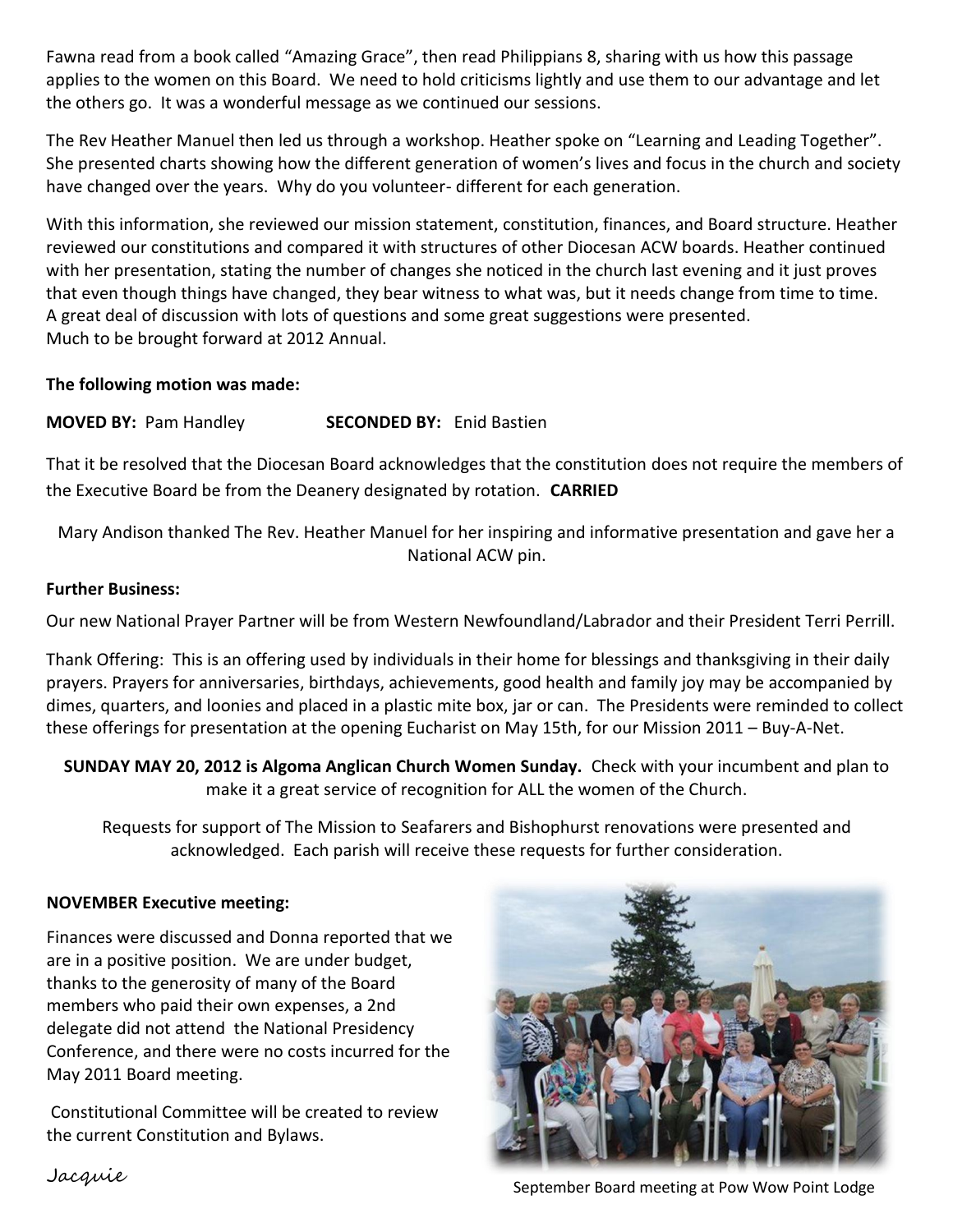# **Anglican Church Women**

Diocesan Presidents' and Co-ordinators' National Conference, 2011

#### **Friday, September 23rd, 2011**

The morning began with Morning Prayer with Rev. Catherine followed by breakfast.

The meeting was called to order by the National President, Terri Perrill and session one began followed by table discussions with everyone taking part.

Session two was led by Archbishop Fred Hiltz, Primate of Canada. He spoke on the church in transition and focusing on mission. "God's mission and the church is an instrument in that mission". We must make a real effort to look outward and upward instead of inward. He spoke of the "5 marks of mission" and asked what we are doing about them. Vision 2019 is a good road map to be taken and used as a guideline in setting priorities for the next 5 years. We've seen our church become a Eucharistic centered community and we need to use the liturgy to enliven our service. Archbishop Fred spoke about walking with Indigenous Peoples, truth and reconciliation and giving the missions the right to determine their own governance. He went on to speak about engaging young people and supporting them in their own context. Canadian Lutheran Anglican Youth, (CLAY) "Ask and Imagine" – a youth program originating in London, ON. He said that we must find our place and celebrate it in the Anglican community and that all churches are being asked to come together, speak together and become a more prophetic voice.

Archbishop Fred told us of his pledge "I will never commit, condone or remain silent about violence against women". This came out of the massacre of the University women in Montreal in 1991 and the start of the White Ribbon Campaign. At present there are 55 countries involved in this campaign.

He said that he has always appreciated ACW and mentioned that some of the ministries are changing and new priorities are emerging. He then spoke of International Anglican Women's Network (IAWN), representing 80 million Anglican Women. This organization allows women's voices to be heard within the council of the churches. One of the things that IAWN is working on is "Raising the issues of gender based violence"

Following this session there was a question and answer period.

The Rev. Canon Judy Rios from the Anglican Foundation was our next speaker. She told us that 54 years ago, 7 men came together to contribute to small parishes. An anonymous donation of \$25,000 to start up this project. She told us that at present, there are 61 ACWs as members. Judy showed us teddy bears called "HOPE BEARS" that are for sale with the idea of taking them to your Diocesan ACWs to make clothes for. The money raised by selling the bears goes to the" Kids Helping Kids Trust Fund".

Florence-Joy Clements<br>Fredericton<br>former Sault Ste Marie

Following the business session one, Sally Goddard spoke of her daughter Nicola Goddard and the "Sunray" project they have undertaken in her name. This project supplies solar lights in first aid stations in Papua, New Guinea. Each light, installed, costs \$1,000.00. A motion was made and carried to give 50% of the Thank Offering to the Nicola Goddard project and 50% to the Council of the North.